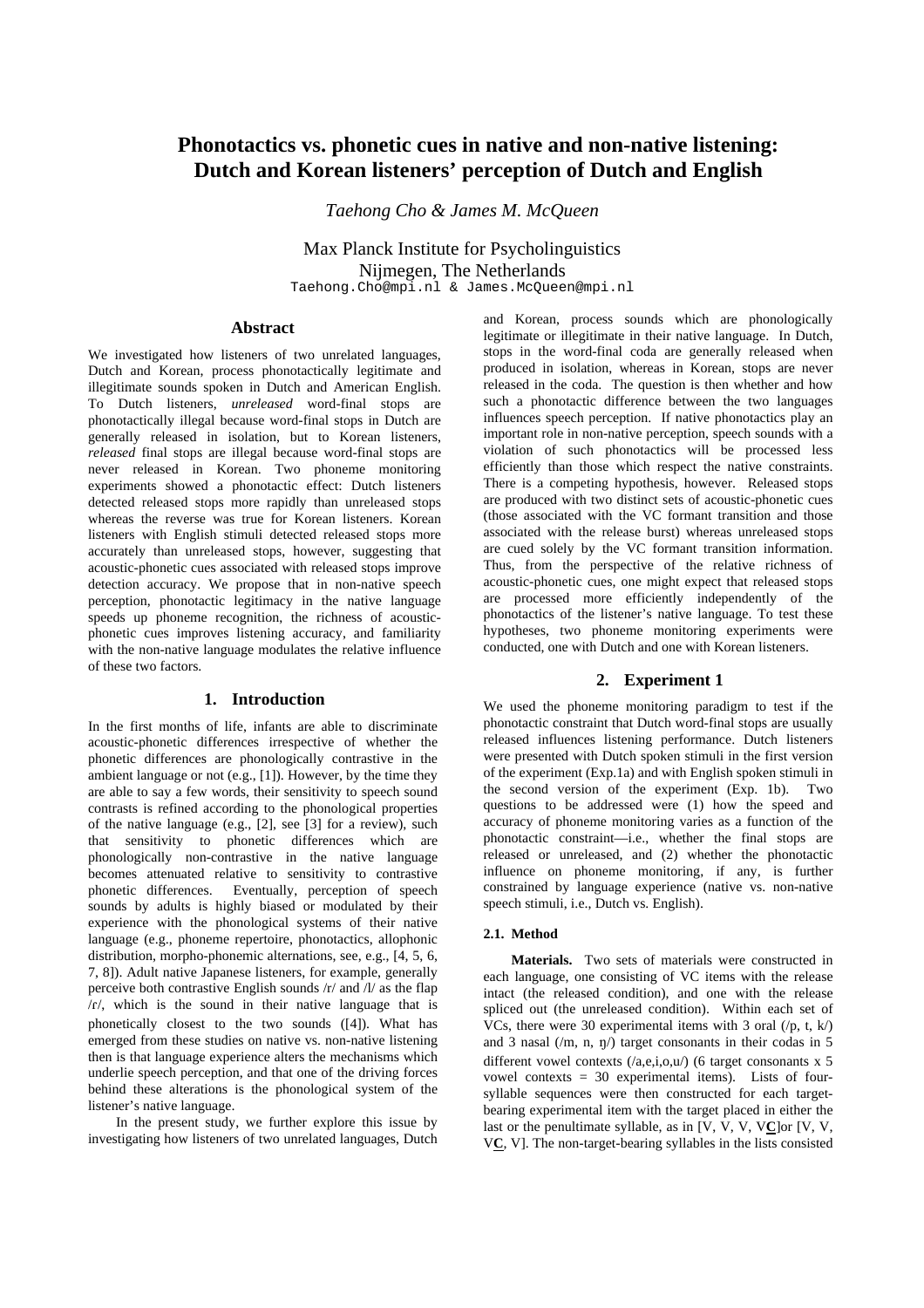of Vs only. In addition to these 30 lists, 15 non-experimental lists were constructed in which the target consonants occurred in filler syllables with a schwa context. (For these items, subjects had to detect the target consonants but the responses were not analyzed.) These syllables were placed in the antepenultimate syllable ([V, V**C**, V, V]) in the lists, which made the position of target-bearing syllables in lists unpredictable. In addition to these 45 lists, 45 other lists were constructed as foils which had no instances of the specified target (thus no response was required). Among these 45 foil lists, 30 lists were the same as the 30 experimental lists except that the specified targets did not match the coda consonants in the lists. Each foil list was always presented after its occurrence as an experimental (target-bearing) list. The remaining 15 foil lists contained only vowels in the list ([V, V, V, V]). Finally, fifteen practice lists were made.

**Procedure and Subjects.** The speech materials (Vs and VCs) were spoken individually by a male native speaker of Dutch, and by a male native speaker of American English. They were recorded in a sound-treated studio directly onto computer and consequently down-sampled to 22.05 kHz (16 bit precision). All Vs and VCs were repeated four times in blocks in a pseudo-randomized order, and tokens with deviant prosody (e.g., extreme rising or falling intonation) were excluded. Speakers released the stops naturally in all instances, though they were not instructed to do so. Randomly selected syllables were then combined to form four-syllable stimulus lists using a speech editor. In the stimulus lists, beginnings of syllables were separated by one second from each other. Two sets of stimuli were constructed which were identical except that, in one set, the release portions of the oral consonants in the VC stimuli were intact, while in the other set the release portions were spliced out (at a zero-crossing at the end of the vowel).

Seventy-two Dutch student volunteers in Nijmegen were paid to participate. They were divided into four groups of 18, with two groups in Exp. 1a with Dutch stimuli and two in Exp. 1b with English stimuli. In each experiment, one group heard the released lists and the other the unreleased lists.

The task of subjects was to detect a pre-specified target phoneme irrespective of its position within a spoken stimulus list. The targets were presented visually in lowercase letters for one second on a computer screen: **t**, **p**, **k**, **m**, **n, ng, l**. (/l/ was used in some filler lists.) The first syllable of each stimulus list began 300 ms. after the target disappeared. A new visual target was presented prior to each list. Subjects were instructed to press a button as fast and as accurately as possible when they detected the targets in the spoken lists. The computer clock was triggered in synchrony with the onset of the target presentation on the screen and stopped when the response button was pressed. Response latencies relative to the onset of the target phoneme and errors were recorded. The session lasted approximately 15 minutes. Ten subjects were excluded from the analysis because they made errors so frequently that no scores were recorded for each of those subjects for at least one target consonant.

To test the effect of the presence or absence of the release on phoneme detection, repeated measures ANOVAs were performed separately for each spoken language (Dutch in Exp. 1a, English in Exp. 1b) with Release (REL/UNR) as a between-subject factor and Manner (Nasal/Oral) as a withinsubject factor. Reactions to both oral and nasal targets were analyzed in order to examine the effect of Release on

detection of oral stops in comparison with that of nasals, which were identical in the released and unreleased conditions.

#### **2.2. Results**

**Exp. 1a: Dutch natives listening to Dutch.** There was a main effect of Release on RT  $(F[1,29] = 4.801, p < 0.05)$ , which interacted with Manner  $(F[1,29]=19.315, p<0.0001)$ . As shown in Figure 1a (left), the interaction came from the fact that target stops were detected more rapidly when released than unreleased  $(p<0.001)$ , while detection of the nasal targets was not influenced by the release condition—i.e., irrespective of whether nasal targets were presented in the same group with released stops or with unreleased stops (p=0.26). Results with respect to the error rates (percent missing responses) showed a similar pattern (main effect of Release: F[1,29]=52.45, p<0.0001; Release x Manner interaction, F[1,29]=13.94, p<0.001). Detection of stop targets was significantly more accurate when stops were released than unreleased ( $p<0.0001$ ), while there was only an insignificant trend for nasal targets, as can be seen in Figure 1b (left).



**Figure 1.** Dutch listeners' mean Reaction Times (RTs, a) and errors (percent missing responses, b), with the spoken stimuli in Dutch (left) vs. English (right).  $REL = released$ oral stops; UNR = unreleased oral stops.

**Exp. 1b: Dutch natives listening to English.** Unlike when they processed Dutch stimuli, Dutch listeners hearing English stimuli were not faster to respond to released than to unreleased stops (Figure 1a, right). In the RT analysis there was no main effect of Release (F[1,29]=0.035, p=0.852), but there was a significant Release x Manner interaction  $(F[1,29]=5.689, p<0.025)$ . This interaction was due to the fact that responses were faster for released stops than for unreleased stops, while this effect reversed for the nasal consonants. Neither of these effects was significant, however  $(p>0.05)$ . In errors, on the other hand, there was a significant effect of Release  $(F[1,29] = 52.911, p < 0.0001)$  and a significant Release x Manner interaction (F[1,29]=69.511, p<0.0001). The interaction arose because Dutch listeners' detection of English oral stops was far more accurate for released than unreleased stops (p<0.0001) whereas no such effect was found for nasal targets (p>0.05).

#### **2.3. Discussion**

The results showed that when presented with native speech materials, Dutch listeners detected the released stop targets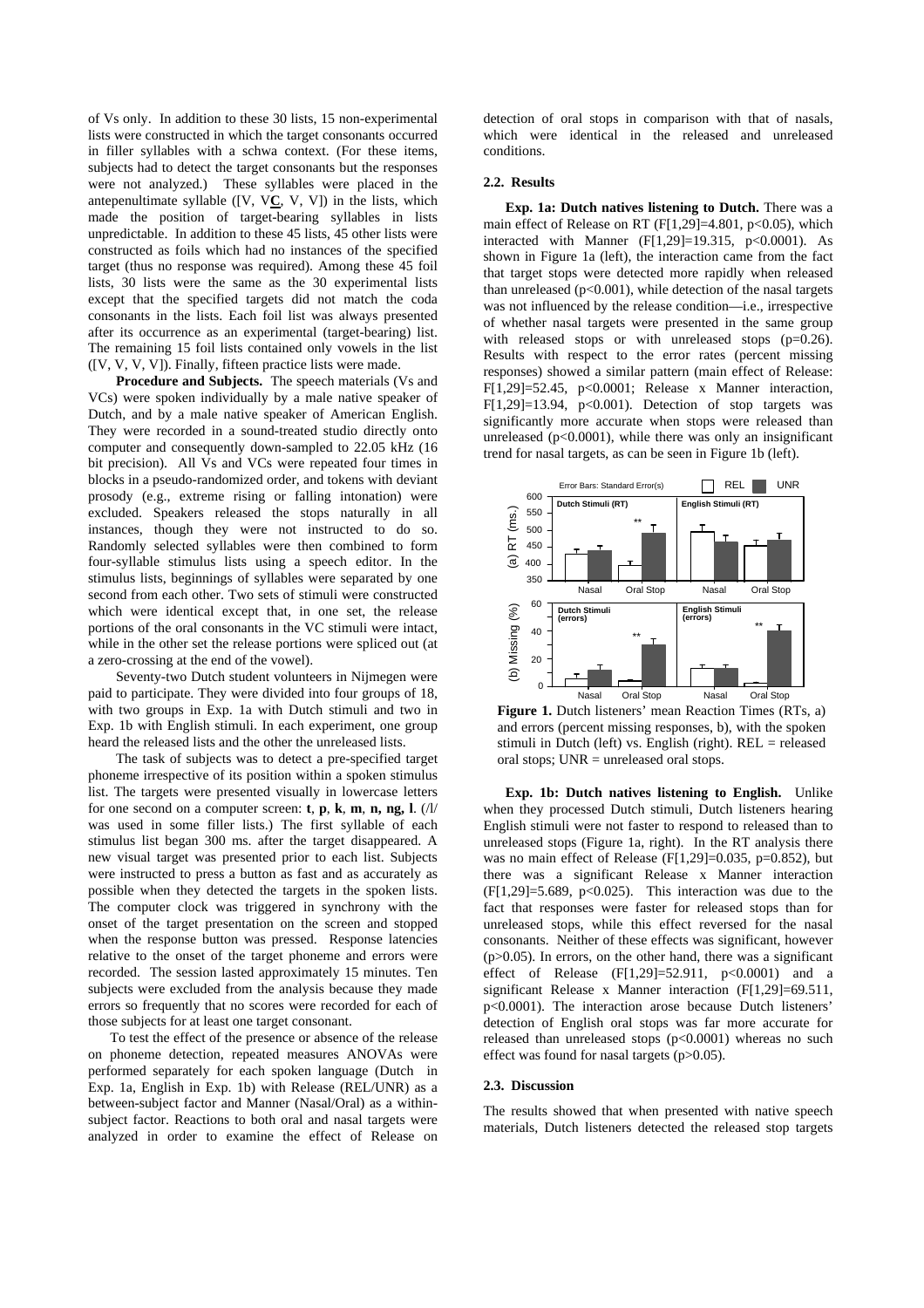more rapidly and more accurately relative to the unreleased stop targets. This suggests that spoken phonemes are processed more efficiently when the sounds are phonotactically legitimate in the listener's native language (released) than when they are illegal (unreleased). In the second version of the experiment with English spoken stimuli, the phonotactic effect was attenuated: There was no effect of phonotactics in the RT analysis, but it was significant in the error analysis. It appears that a violation of the native language's phonotactics interferes with processing of the native language more severely than with non-native language processing.

The overall better monitoring performance with released stops (vs. unreleased stops) can be accounted for in terms of the hypothesis that speech processing is better when the sounds are in harmony with the phonotactics of the listener's native language than when the sounds are phonotactically illegal. It is also possible, however, that the improved performance in detecting released stops is simply due to the richness of cues present in the signal: the more cues to segment identity in the speech signal, the more efficiently the segment is processed. When a stop is released, its identity is cued not only by the formant transition in the vowel but also by the spectral characteristics during the burst, whereas an unreleased stop is perceptually weaker because it is cued only by the formant transition information.

In Experiment 2, we explored these two possibilities by examining the responses of native Korean listeners to the same speech materials used in Experiment 1. Korean is a language in which stops are never released in the coda position. Therefore, released stops, which were in harmony with Dutch phonotactics, are in disharmony with the phonotactics of Korean. If phonotactics play a stronger role in speech perception than the acoustic-phonetic cues in the signal, Korean listeners should demonstrate the pattern opposite to what Dutch listeners showed in Experiment 1: *unreleased* stops should be detected more rapidly and accurately than released stops. On the other hand, if acousticphonetic cues weigh more heavily than phonotactics, Korean listeners should detect released stops more efficiently than unreleased stops. We also examined the influence of nonnative language experience on non-native listening: Korean listeners are much less familiar with Dutch than with English.

#### **3. Experiment 2**

#### **3.1. Method**

The same four sets of spoken stimuli in Exp. 1 were used in Exp. 2. Fifty-two Korean student volunteers at Korea University in Seoul were paid to take part in the experiment. Again, they were divided into four groups of 13 according to Release (Released vs. Unreleased) and Language (Dutch in Exp. 2a and English in Exp. 2b). All other experimental procedures were identical to those in Exp. 1. Note that the subjects were sufficiently familiar with the Roman alphabet for targets to be specified in the same way as in Exp. 1.

#### **3.2. Results**

**Exp. 2a: Korean natives listening to Dutch.** Korean listeners, when presented with Dutch spoken stimuli, showed the exact opposite performance to that of the Dutch listeners

in Exp. 1. There was a significant effect of Release  $(F[1,24] = 6.969, p < 0.025)$ , such that detection of the targets was far faster in the *unreleased* condition than in the released condition, as shown in Figure 2a (left). Interestingly, however, there was no significant interaction between Release and Manner  $(F[1,24]=2.04, p=0.166)$ , suggesting that, in addition, nasals which were mixed with released stops were processed more rapidly than those mixed with unreleased stops. (Recall that lists with nasal targets were identical between the released and unreleased conditions.) With respect to errors, neither a main effect of Release  $(F[1,24]=0.007, p=0.934)$  nor an interaction between Release and Manner (F[1,24]=0.083, p=0.776) was found.

**Exp. 2b: Korean natives listening to English.** In RTs with English stimuli, there was a significant main effect of Release (F[1,24]=9.712,  $p<0.001$ ) and a significant Release x Manner interaction (F[1,24]=7.86, p<0.025). As was the case with Dutch stimuli, Korean listeners were significantly faster in detecting English unreleased stops than released stops (p<0.05), as shown in Figure 2a (right), but this time detection of nasals was not influenced by the release condition  $(p>0.05)$ .

In contrast to the RT data, however, detection of targets was far more accurate for the (illegal) released than for (legal) unreleased condition, as shown in Figure 2b (right). There was a main effect of Release (F[1,24]=9.712, p=0.005) and a significant Release x Manner interaction (F[1,24]=7.86, p=0.01). The interaction was due to significantly higher accuracy for the released stops (vs. the unreleased stops), but not for the nasals in the released versus the unreleased conditions.



**Figure 2**. Korean listeners' mean Reaction Times (RTs, a) and errors (percent missing responses, b) with the spoken stimuli in Dutch (left) vs. English (right).  $REL =$ released oral stops;  $UNR =$  unreleased oral stops.

### **3.3. Discussion**

In Experiment 2, we examined how Korean listeners monitored for released vs. unreleased stops spoken in two non-native languages, Dutch and English. The latency results showed that, unlike Dutch listeners, Korean listeners processed unreleased stops more rapidly than released stops, even if released stops carry additional phonetic cues to phoneme identity. This was true for both Dutch and English stimuli (in Exp. 2a and Exp. 2b). As far as the RT data are concerned, the results then appear to support the view that, in non-native listening, sounds which are phonotactically